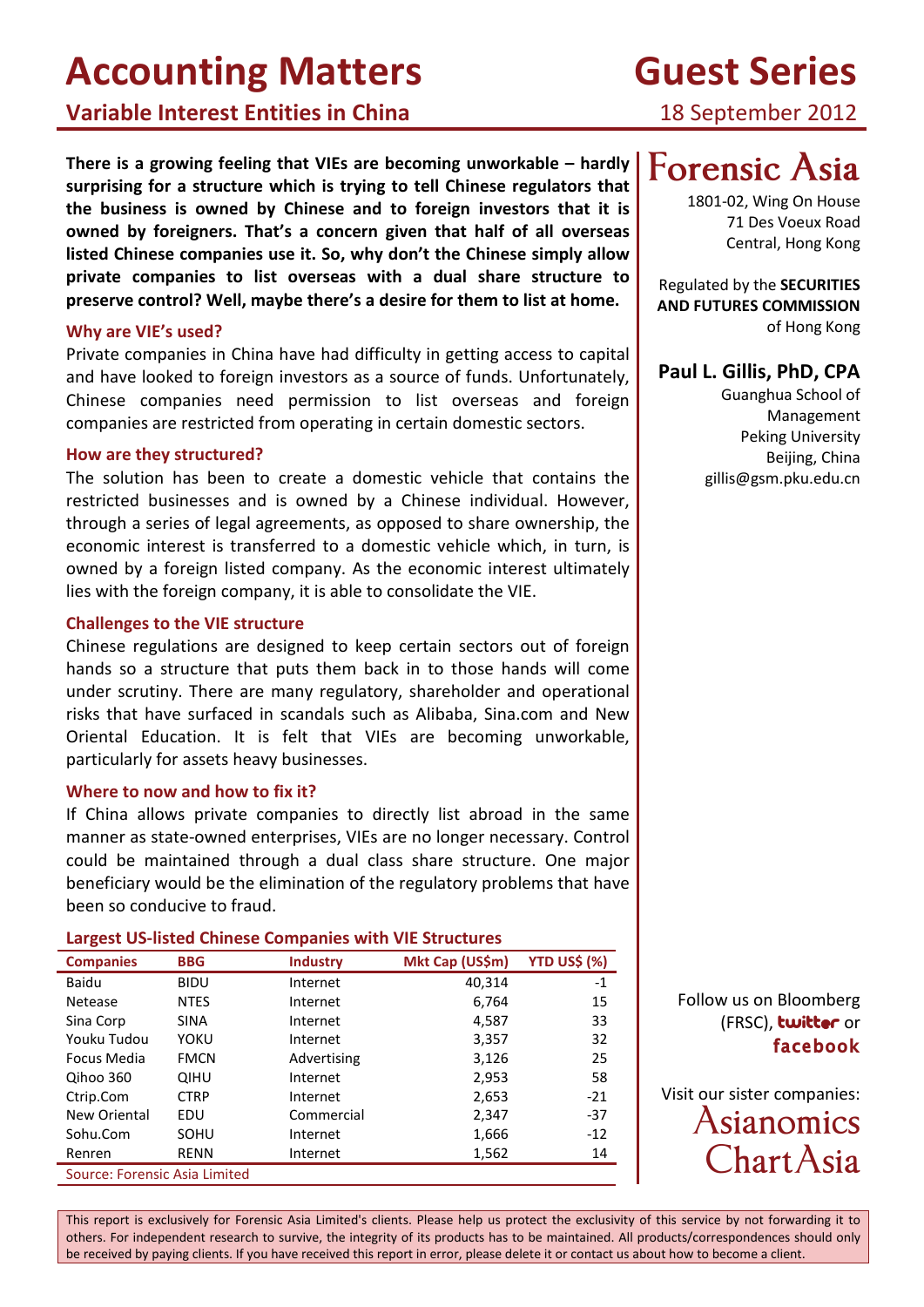#### **Variable Interest Entities in China**

Investors in Chinese companies soon encounter an obscure accounting term – the variable interest entity, or VIE. A VIE is a company that is included in consolidated financial statements because it is controlled through contracts, rather than the more conventional control that is obtained through ownership. The contracts attempt, often imperfectly, to mimic the control and economic interest of direct ownership.

VIEs are widely used in China. Of the 225 Chinese companies listed on the NYSE and NASDAQ, 108 (48%) use the VIE structure (see [Figure 2\)](#page-11-0). Chinese companies traded on other exchanges, including the OTCBB in the U.S., the Hong Kong Stock Exchange, the Toronto Stock Exchange, the London Stock Exchange, and others, also use VIEs. Some multinational companies use VIEs to hold their part or all of their China operations.

### *Why are VIEs used?*

After the Communists took power in China in 1949, private business disappeared and all economic activity was conducted by state-owned enterprises. Following the disastrous Cultural Revolution and the death of Mao Zedong, Deng Xiaoping, in December of 1978, set China on a path of reform and opening up that led to the China becoming the second largest global economy.

China's stock markets reopened in 1990 after having been closed in the early 1950s. Initially the stock markets were used to reform state-owned enterprises by providing capital and instituting corporate governance.

Private enterprise emerged as the opening up process began and entrepreneurs prospered in the new environment. By 2002, the share of GDP produced by the non-state sector exceeded two-thirds. Private companies, however, had great difficulty accessing capital. As late as 2006, a study found that 98% of Chinese companies could not access bank loans. In 2000, only 1% of companies listed on China's stock exchanges were privately owned. That began to change in 2001 when Jiang Zemin invited businessmen to join the Communist Party, signalling the beginning of reforms that would lead to the establishment of Chinese venture capital and private equity firms, the SME board on the Shenzhen Stock Exchange, and ChiNext, China's answer to NASDAQ. These new institutions would increasingly meet the capital needs of China's entrepreneurial sector.

These new capital institutions would lag the development of the private sector in China. Starved for capital locally, privately owned firms looked to overseas markets. Foreign investors were keen to participate in China's economic miracle. Yet, as companies prepared for public listings in overseas markets, obstacles loomed in their way. China required its companies that wanted to list overseas to obtain permission from the State Council, China's highest executive organ. The big state-owned enterprises like PetroChina that listed in the U.S. had no difficulty obtaining this permission, but it was viewed unlikely that a privately controlled business would be able to do the same. Instead the private companies formed offshore companies, typically in the Cayman Islands, to serve as the company that would actually list on the foreign exchange.

*A VIE is a company that is included in consolidated financial statements because it is controlled through contracts*

*China required its companies that wanted to list overseas to obtain permission from the State Council but only SOEs were likely to get approval*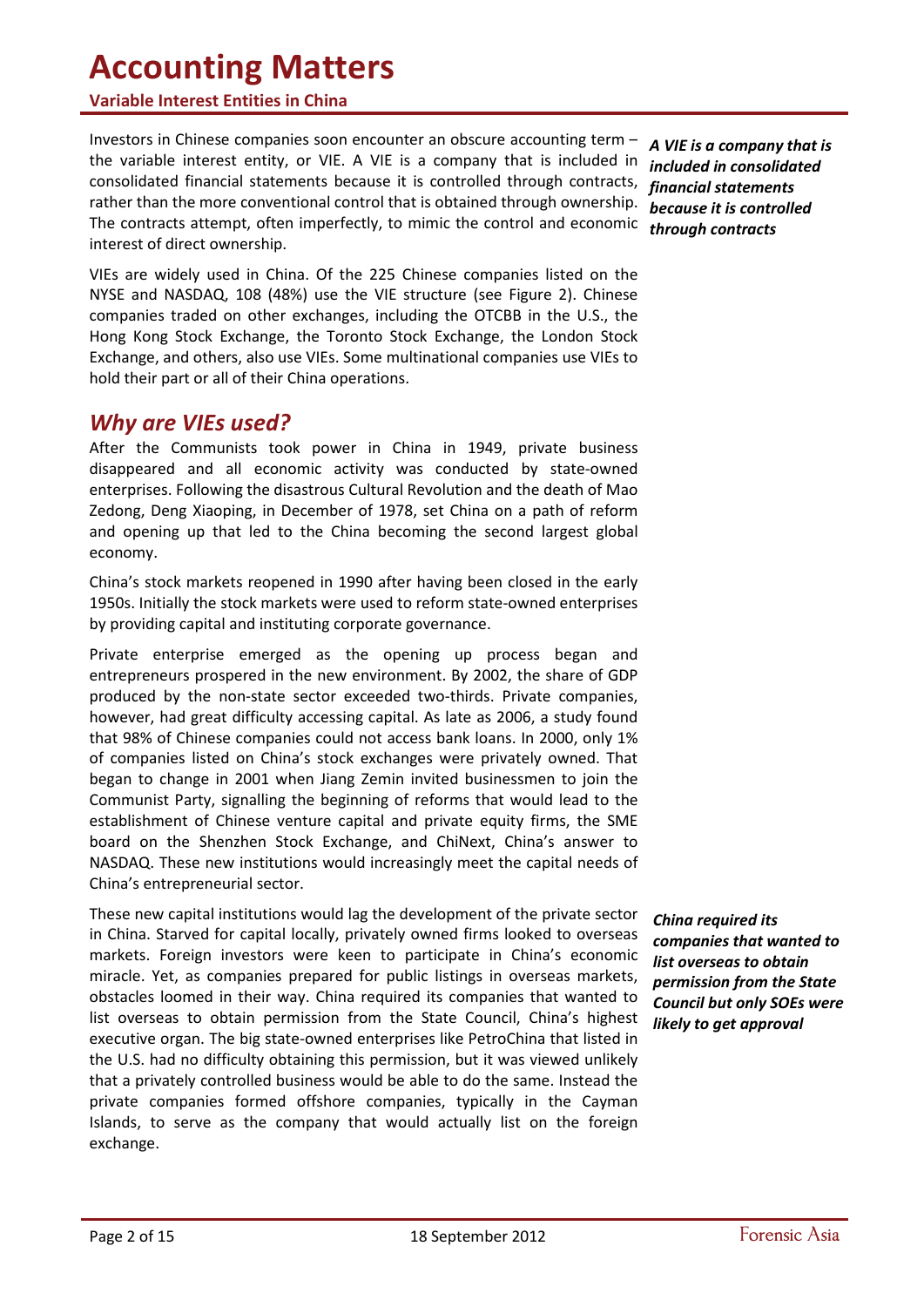#### **Variable Interest Entities in China**

Using offshore companies as the listing vehicle created a new problem for these companies. China controls foreign investment through an investment catalogue that classifies industries as encouraged, restricted, or prohibited for foreign investment. Many of the sectors in which entrepreneurs were active are restricted, including the Internet sector. The Internet entrepreneurs faced a problem. By using offshore companies they had made their company foreign, yet foreign companies could not operate their business because it was in a restricted sector. The entrepreneurs could have gone to Chinese regulators and asked permission to have foreign investors, but they thought it unlikely they would be successful in doing so.

Necessity being the mother of invention, this is when the VIE concept was created. The VIE structure is commonly called the Sina structure, named after Sina.com which listed on NASDAQ in 2000. Actually the structure was developed for two Chinese Internet companies, Sina and Sohu, which both listed in 2000 and Price Waterhouse (PW) audited both. The solution to the restricted sector problem was to separate the business into two parts – the parts of the business that were open to foreign ownership were put into a wholly foreign owned enterprise (WFOE) that was owned by the Cayman Islands public company. The parts of the business that were restricted to foreign ownership were put into a Chinese company that was owned by Chinese individuals (the VIE). The challenge was to include the restricted part in the consolidated financial statements, which was considered to be an essential requirement for going public. The accounting rules at the time focused on stock ownership; if a company was more than 50% owned it was to be consolidated. Many companies were abusing these rules by creating special purpose vehicles to hold debt. Since these companies did not own more than 50% of the shares of the special purpose vehicle they did not consolidate it, keeping the debt off their balance sheet. Enron made extensive use of this technique, and its collapse led to the establishment of VIE rules.

In the Sina and Sohu cases, PW accountants convinced the U.S. Securities and Exchange Commission (SEC) that the Chinese company that held the Internet content provider license and was owned by Chinese individuals should be consolidated into the financial statements of the offshore parent company. They argued that a series of agreements between the public company and the VIE sufficiently mimicked ownership so that the VIE should be consolidated. The accounting rules were formally changed in 2002 after Enron collapsed, and Financial Accounting Standards Board (FASB) Interpretation No. 46: Consolidation of Variable Interest Entities established rules that require consolidation of entities when the parent company has the risks and rewards normally associated with ownership, but the accountants at PW had convinced the SEC to apply the concepts to the Sina and Sohu offerings at an earlier date.

*Many of the sectors in which entrepreneurs were active are restricted and could not be owned by foreigners*

*Separate the business into two parts: that which operates in restricted businesses (VIE) and that which does not (WFOE)*

*The VIE was owned by Chinese individuals but controlled through legal agreements by the listed vehicle*

*Auditors persuaded the SEC that VIE be consolidated into the financial statements of the offshore parent company*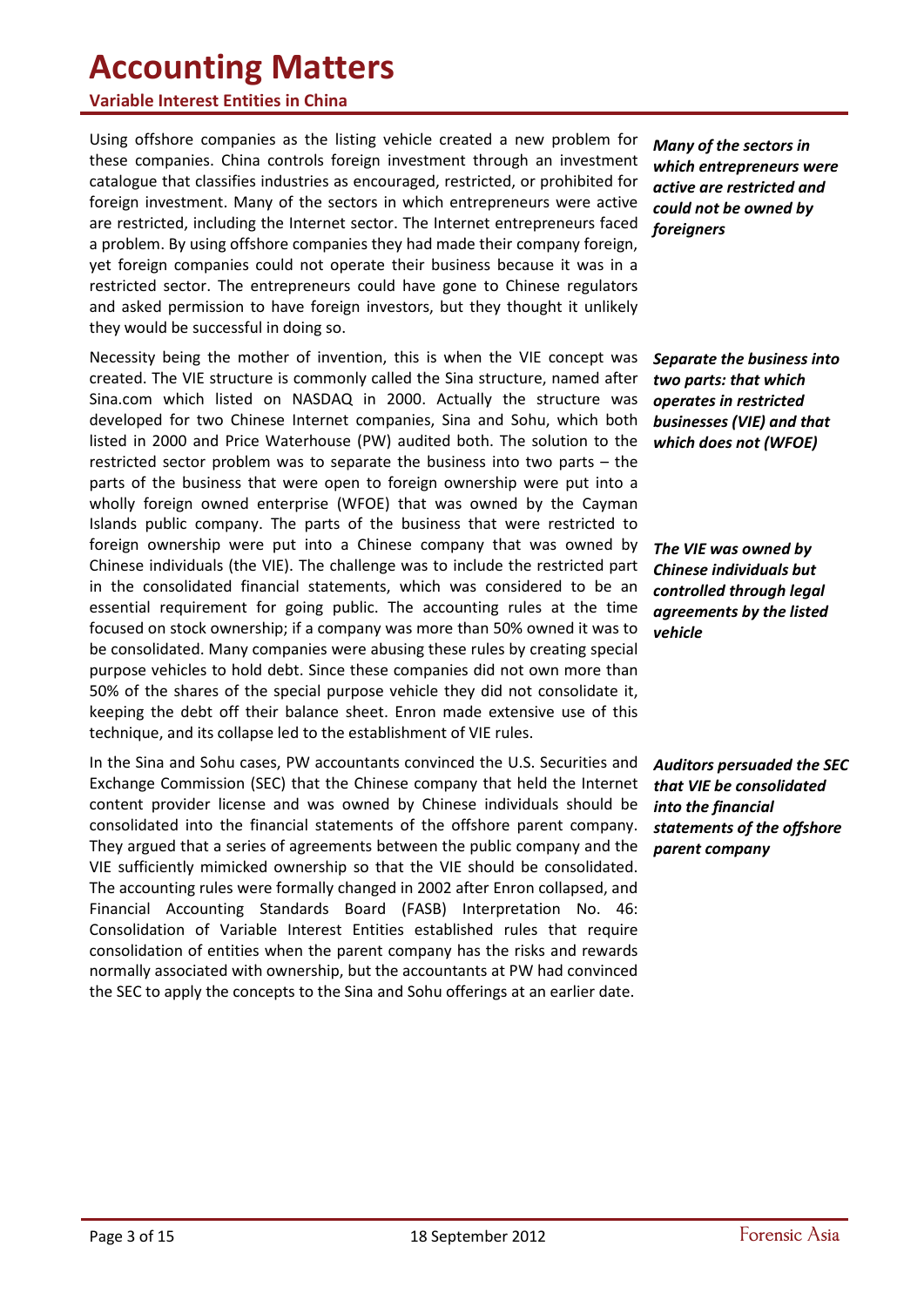#### **Variable Interest Entities in China**

### *How are VIEs structured?*

While there is some variation in VIE structures, an archetypal model has developed. Here is a diagram of the archetypal structure:



#### **Figure 1: Structure of a Variable Interest Entity**

#### **Source: Paul Gillis**

Some structures have Hong Kong companies between the Cayman Islands company and the WFOE. The objective of these intermediary companies is to minimize withholding taxes on dividends paid from China, but China's treaty shopping rules generally make this practice ineffective.

Starting at the top of the structure there are shareholders in the public company. The VIE structure is only used on overseas listed Chinese private companies. It is not used for State controlled companies like PetroChina or China Life, even when they are listed overseas. It is also not used with private companies listed on Chinese stock exchanges. While the VIE structure is most common on the NYSE and NASDAQ, it can also be found in companies listed on other foreign exchanges, including Hong Kong and Toronto. Because the VIE is an American accounting term, entities controlled through contracts are not called VIEs in those markets, but operate in the same manner.

The listed company for non-state controlled companies listing abroad is always an offshore company. The most popular location for incorporating these companies is the Cayman Islands, although the British Virgin Islands, the United States, and other jurisdictions are sometimes used. The listed company typically has no operations and serves only as a holding company.

The WFOE is a Chinese subsidiary that is wholly owned by the offshore listed company. A WFOE is the conventional entity used by multinational corporations to conduct business in China. Most overseas listed Chinese companies that do not use the VIE structure will conduct all of their China business in a WFOE. WFOEs are heavily regulated by Chinese authorities and must conduct their business within the scope of a business license that is granted to them. Companies using the VIE structure tend to conduct any part

*While the VIE structure is most common on the NYSE and NASDAQ, it can also be found in companies listed on other foreign exchanges, including Hong Kong and Toronto*

*The WFOE is a Chinese subsidiary that is wholly owned by the offshore listed company*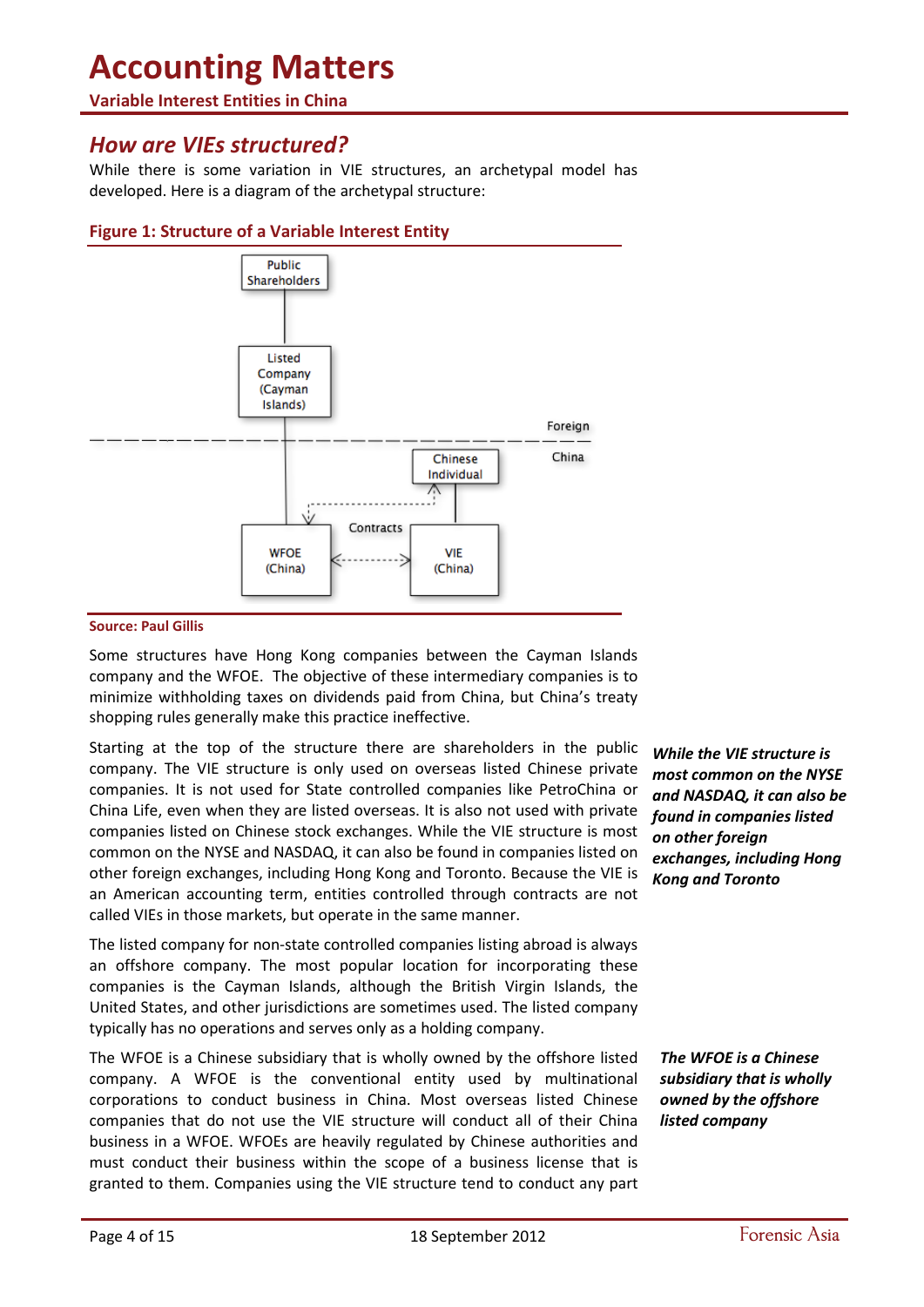#### **Variable Interest Entities in China**

of the business that can be done by foreign invested enterprises in their WFOE. Often the WFOE obtains a business license that allows it to conduct a consulting business, and its only customer is the VIE.

The VIE is a Chinese company that is owned by an individual who holds Chinese nationality. The Chinese individual is typically the founder and chairman of the public company. In situations where the founder is not a Chinese citizen, another trusted employee is usually selected to own the VIE. This allows the VIE to claim it is domestically owned when it applies for permits to operate a business in a sector that is restricted for foreign investors. However, in order to consolidate the VIE in the financial statements of the public company, the VIE must meet certain accounting requirements.

FASB Interpretation No. 46: Consolidation of Variable Interest Entities (FIN 46) contains the accounting rules for VIEs. It has been amended and is now known as FIN 46R, and is included in the FASB Codification of Accounting Standards in Section 810. The rules as presently written require an entity to be consolidated where the parent company has the power to direct the activities of the entity which most significantly impact economic performance, has the obligation to absorb the expected losses of the entity, and has the right to receive the expected residual returns of the entity. When the VIE is initially formed, none of those conditions are met. In order to consolidate the VIE, a series of agreements are put in place to meet those requirements. These VIE agreements vary somewhat between companies, but most follow what has become a standard protocol.

## *What are the standard VIE agreements?*

The concept that underpins a VIE structure is that control is obtained through *Control is obtained through*  legal agreements rather than through share ownership. Taken together, the *legal agreements rather*  agreements are intended to provide the WFOE with substantially all of the *than through share*  economic benefits from the VIE and the obligation to absorb all of its losses. *ownership* The typical VIE will use five agreements to achieve this:

#### **Loan agreement**

The first two agreements deal with capitalizing the VIE, and attaining some sort of collateral for the loan given to provide funds for the capitalization. To achieve this, a loan agreement is set up and the equity in the VIE is pledged as collateral in the event of any failure to comply with the agreement.

The loan is normally given to the owners of a VIE by the WFOE and is typically in the form of an RMB denominated, interest free loan running for a number of years with the potential for extension. A loan from the offshore public company would face regulatory problems with the State Administration of Foreign Exchange. Regulatory problems remain, however. The authorized business scope of the WFOE is unlikely to include making loans to Chinese individuals, although no companies appear to have been challenged on this issue.

The loan agreement typically transfers most shareholder rights from the Chinese shareholder of the VIE to the WFOE, giving the WFOE the power to vote shares in the VIE, collect dividends, and make other important corporate decisions.

*The VIE is a Chinese company that is owned by an individual who holds Chinese nationality*

*The rules as presently written require an entity to be consolidated where the parent company has the power to direct the activities of the entity*

*The loan is normally given to the owners of a VIE by the WFOE* 

*The loan agreement transfers most shareholder rights from the Chinese shareholder of the VIE to the WFOE*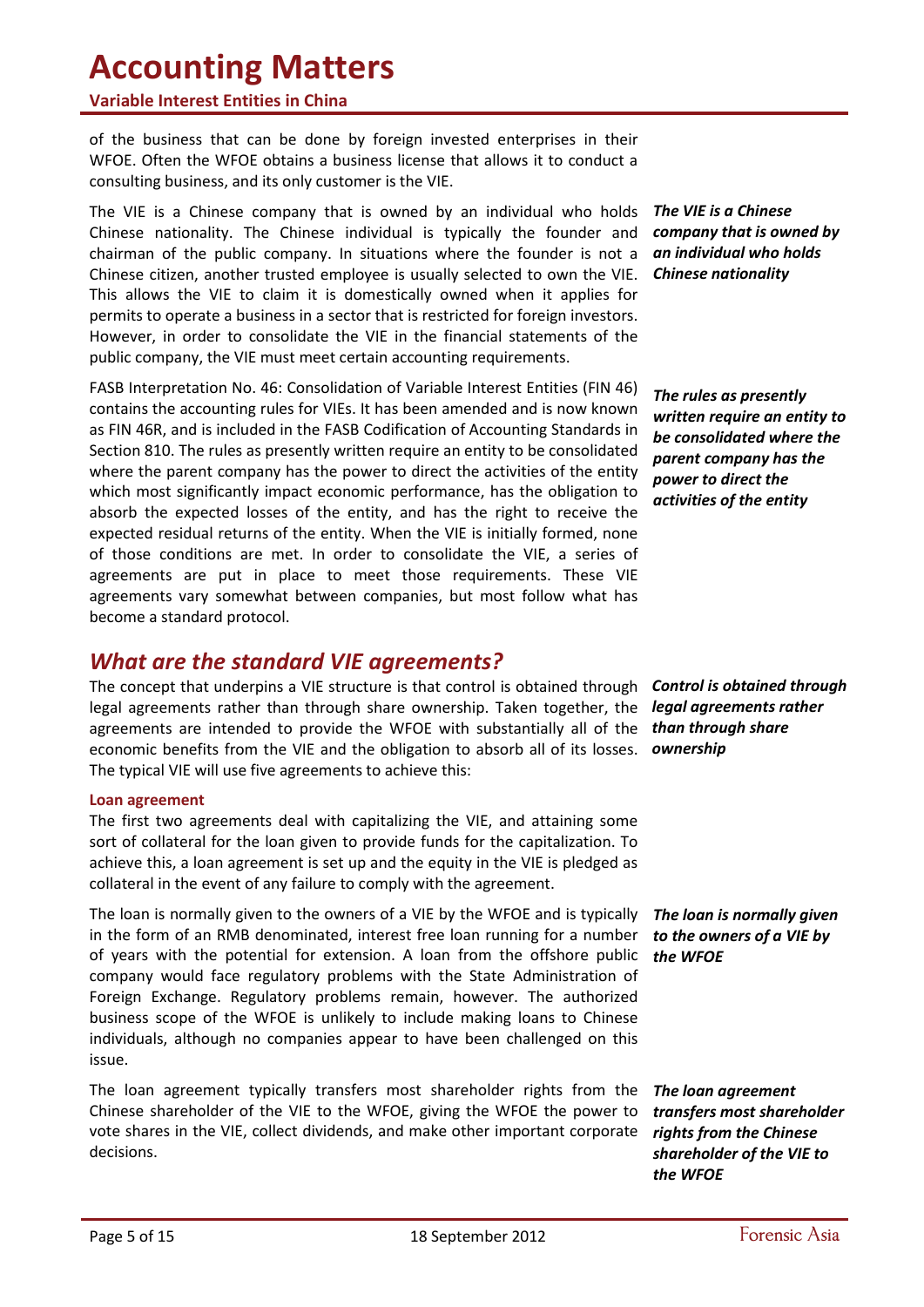#### **Variable Interest Entities in China**

#### **Equity pledge agreement**

In order to establish security for this loan the owners of the VIE pledge their *Owners of the VIE pledge*  equity as collateral. Because an equity pledge is a form of security interest, it *their equity as collateral* needs to be registered with the relevant Chinese authorities before it is perfected. If there is no registration, the equity pledge agreement may be unenforceable. In the past, companies have had difficulty getting these equity pledges properly registered. Pressure from the SEC has led to greater compliance by companies in seeking the registration of equity pledge agreements.

#### **Call option agreement**

The call option gives the WFOE the legal right to purchase the VIE at a set *Gives the WFOE the legal*  price. This price is typically the amount of the loan granted to the founders to capitalize the VIE, or the "lowest permissible price under PRC law". However, because the VIE is usually in an industry that is restricted to foreign investment, the call option cannot be exercised by the WFOE and would instead need to be transferred to another Chinese individual.

#### **Technical service agreement**

The major challenge with VIE arrangements is the requirement that the parent *WFOE can extract all of the*  company have a right to the residual profits of the VIE. This is typically accomplished through an agreement or series of agreements that name the WFOE as the exclusive provider of technical services to the VIE. The services provided by the WFOE to the VIE vary by company and industry, but often include website maintenance, programming, sales support, fulfilment services, curriculum development, etc. The agreements give the power to set the pricing for these services to the WFOE, and often explicitly provide that the WFOE can extract all of the profits of the VIE through these service agreements. In practice, however, many companies do not extract all of the profits through service agreements. Some companies also use an asset licensing agreement, under which the WFOE licenses certain assets, typically including intellectual property, to the VIE in exchange for royalty fees.

#### **Power of attorney**

The founders of the VIE typically give a power of attorney to the WFOE that *Give a power of attorney to*  assigns to it all of the normal shareholder rights, including voting, attending *the WFOE* shareholder meetings, and acts necessary to execute the call option agreement.

## *Challenges to the VIE structure*

Despite its widespread use for privately held Chinese companies listing abroad, the VIE structure has come under considerable attack in recent years. These risks fall into three broad categories: regulatory risks, shareholder misappropriation risks, and operational risks.

#### **Regulatory Risks – Will the government shut down my company?**

The raison d'être for VIEs is to avoid the effect of regulation. Companies that *To Chinese regulators they*  use the VIE structure tell two inconsistent stories. To Chinese regulators they say that the business is owned by Chinese and not by foreigners. Yet, to foreign investors they claim that foreigners own the business. It is unsurprising that VIEs face regulatory challenges.

*right to purchase the VIE at a set price*

*profits of the VIE through service agreements*

*say that the business is owned by Chinese and not by foreigners. Yet, to foreign investors they claim that foreigners own the business*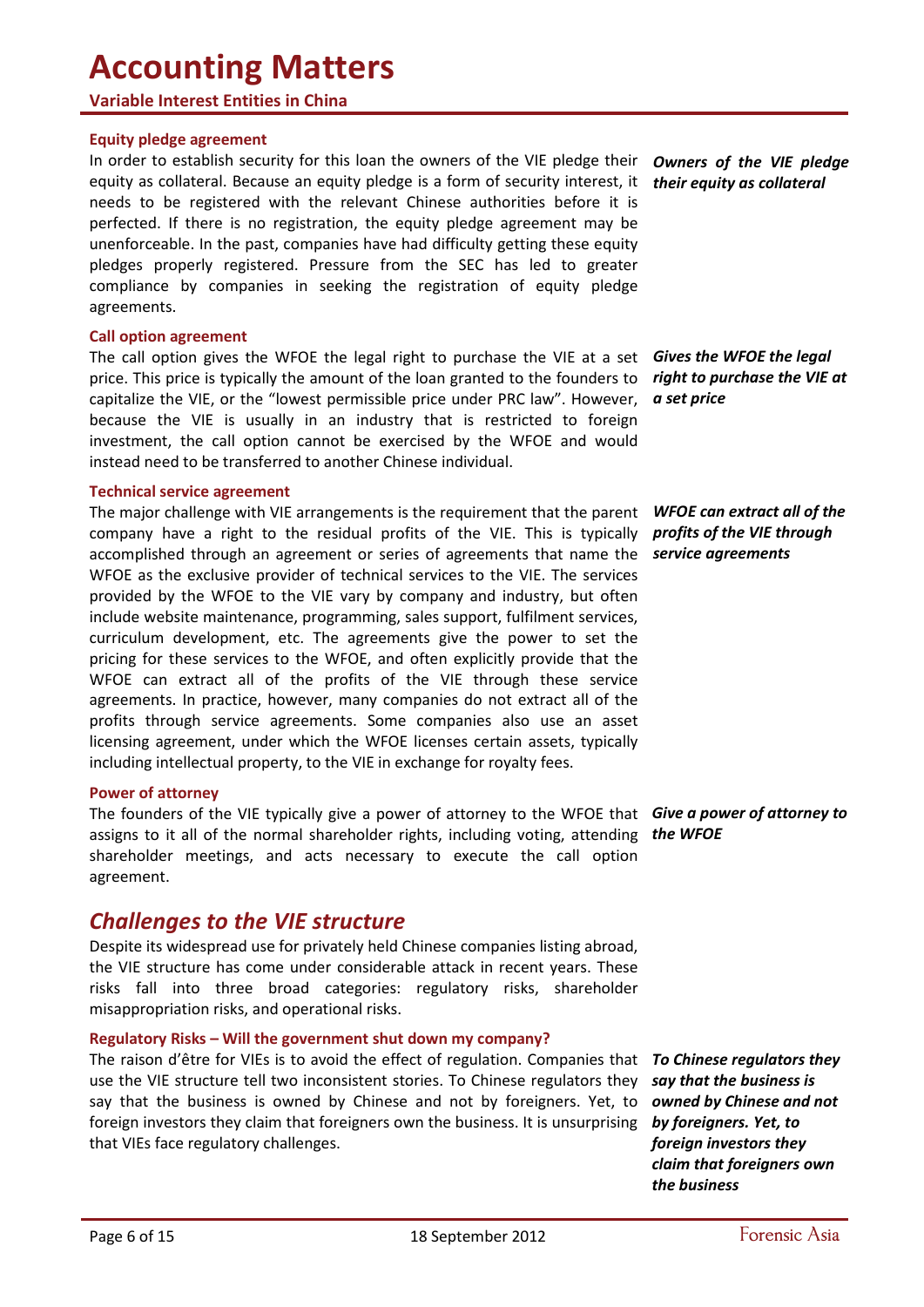#### **Variable Interest Entities in China**

Chinese regulators initially ignored the growing use of VIE structures, even as most of China's Internet sector was developed under this model.

No PRC regulatory body has officially approved a VIE structure, yet many investors and advisors believe that they have tacit approval to use the structure. There have been several challenges to VIE structures by regulators in recent years.

The first regulatory attack on VIEs came in 2009 when the General *The first regulatory attack*  Administration of Press and Publication (GAAP), and two other regulators *on VIEs came in 2009...* published Xin Chu Lian [2009] No. 13, (Notice 13). Notice 13 specifically prohibited the use of contractual arrangements to control Chinese Internet game operators. No action, however, has been taken against companies in this sector that use the VIE structure and the rules have essentially been ignored.

A more serious attack on the VIE structure occurred in late 2010 when Jack Ma *...and then a more serious*  of Alibaba Group attempted to obtain a license for Alipay from the People's *attack in 2010...* Bank of China (PBOC). The PBOC had decided to regulate online payment processors and as a first step required them to obtain a license. Alipay is the market leader among online payment processors in China. It operated as a WFOE that was wholly owned by the Alibaba Group, a Cayman Islands company owned in turn by Yahoo!, Softbank and Jack Ma, a Chinese individual and CEO of Alibaba Group. Jack Ma was apparently told by regulators that Alipay could not obtain the required license if it was a WFOE, so the entity was converted to a VIE with Jack Ma as shareholder. Jack Ma was then informed by regulators that the license would not be granted to a VIE, so the VIE was unwound and Jack Ma ended up owning Alipay entirely by himself. Yahoo! and its shareholders were obviously outraged at the loss of Alipay, and negotiations ultimately lead to a deal for Alibaba to buy out Yahoo!.

Buddha Steel, Inc. pulled its planned IPO in March of 2011 after local *...and let's not forget*  regulators in Hebei province told the company that its VIE structure *Buddha Steel* contravened current Chinese management practices related to foreign invested enterprises and, as a result, was against public policy. Steel is a restricted industry for foreign investment.

In August 2011, the Ministry of Commerce issued regulations requiring a *National Security review*  national security review when foreigners acquire domestic companies. These regulations specifically provide that the required review could not be avoided through use of VIE or similar structures.

In September 2011, a report surfaced in the Chinese press that was purported *Greater regulation of the*  to come from the China Securities Regulatory Commission (CSRC). The report *VIE structure* advocated greater regulation of the VIE structure (particularly in sensitive areas such as the internet), and suggested that Chinese companies should be encouraged to list at home. The report was widely reported and lead to a significant decline in the price of companies using the VIE structure. Over the next year, however, no significant changes in the regulation of VIEs transpired.

#### **Shareholder misappropriation risks – Will someone steal my VIE?**

The nightmare scenario for investors in companies using the VIE structure is *The Chinese shareholder of*  that the Chinese shareholder of the VIE will one day take the VIE and refuse to *the VIE will one day take*  acknowledge the VIE agreements. The VIE structure is dependent on the *the VIE and refuse to*  enforceability of the contracts between the WFOE and the VIE. If those *acknowledge the VIE* 

*Chinese regulators initially ignored the growing use of VIE structures*

*needed*

*agreements*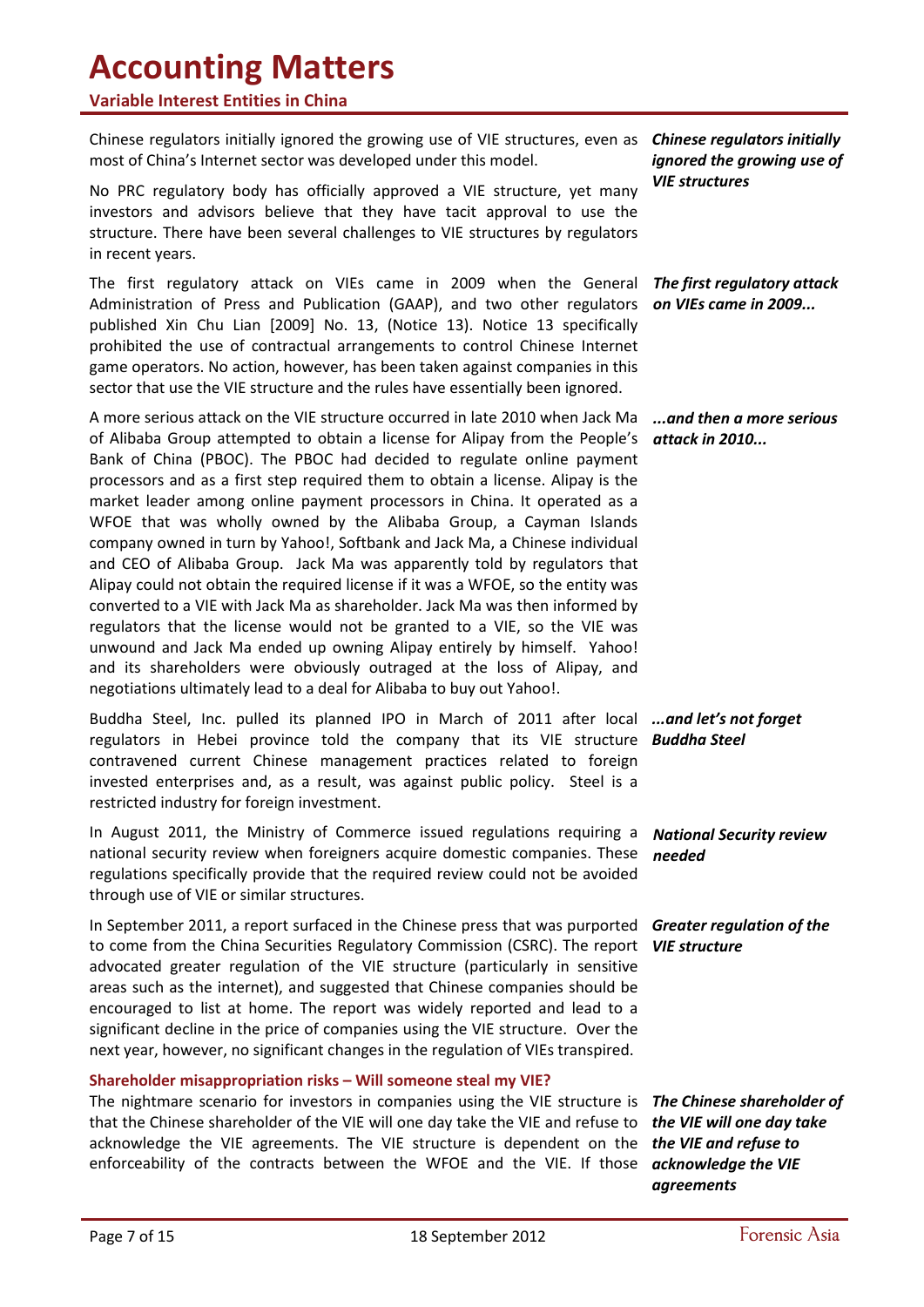#### **Variable Interest Entities in China**

contracts can be breached, not only does the accounting treatment fail, but also the public shareholders lose the business that is in the VIE.

Lawyers have given opinions that VIE structures are legal under Chinese law, often using remarkable legal gymnastics to explain why specific rules such as GAPP's specific prohibition on the use of VIEs for online games does not apply to their Internet game company. The opinions are consistently caveated with a statement that Chinese law is unclear and that authorities might disagree. The opinions point out that if authorities disagree, the consequences could be disastrous, leading possibly to the business being shuttered. What they do not usually point out is that the shareholder of the VIE might take the position that the contracts are not enforceable and will simply decide to ignore them and take the VIE. Like most countries, China has a rule that says that contracts that frustrate public policy are not enforceable, and as we saw in the Buddha Steel case, local regulators and judges might decide that VIE contracts frustrate public policy.

The first case challenging VIE contracts came up with the company that started the VIE trend – Sina. In 2001, not long after Sina's IPO, its board removed a founder who was also the controlling shareholder of its VIE. In the end the founder agreed to sell his shares in the VIE to another insider, and a crisis was averted.

Nasdaq listed Agria Corporation nearly lost its VIE in 2008 when its COO, who also owned the VIE, resigned in a compensation dispute. The COO had no share interest in the public company. The dispute was settled through a significant payment of cash and shares to the COO and to management of the VIE, and Agria was able to retain control of its VIE.

Gigamedia, a Nasdaq listed, Taiwan based, online game company lost its VIE when it tried to replace the VIE owner as head of its China operations. The VIE owner took the company chops, registrations and other key documents for both the VIE and the WOFE. The company and the VIE owner are fighting it out in court, but Gigamedia had to start over in China.

The most serious case related to loss of the VIE to the VIE shareholder was *The most serious case*  that of Alipay and Jack Ma. As previously discussed, Jack Ma ended up with *related to loss of the VIE to*  sole ownership of Alipay after the PBOC said that Alipay could not get an online payment processor license if it was controlled by foreigners either as a WFOE or through VIE agreements.

#### **Operational Risks – Will the VIE actually work?**

VIE structures have been in use in China for a little more than a decade. While the regulatory risks and risks of VIE shareholder misappropriation have gotten most of the headlines, there is growing concern that the VIE structure is unworkable for some companies. When most of the business in the company is conducted in the VIE, China's tax and business laws make it difficult and expensive to operate a VIE.

The problems arise in asset-heavy VIEs; those where most of the assets and most of the business is conducted in the VIE. Internet companies are examples of asset-light VIEs. They usually have a small proportion of the assets and business in the VIE, operating most of the business in their WFOE. An Internet company will typically put only the Internet content provider license and the servers necessary to host the site into the VIE, retaining all of the

*Lawyers have given opinions that VIE structures are legal under Chinese law...*

*...but the opinions are consistently caveated with a statement that Chinese law is unclear and that authorities might disagree*

*The first case challenging VIE contracts came up with the company that started the VIE trend – Sina*

*the VIE shareholder was that of Alipay and Jack Ma*

*There is growing concern that the VIE structure is unworkable for some companies*

*The problems arise in asset-heavy VIEs*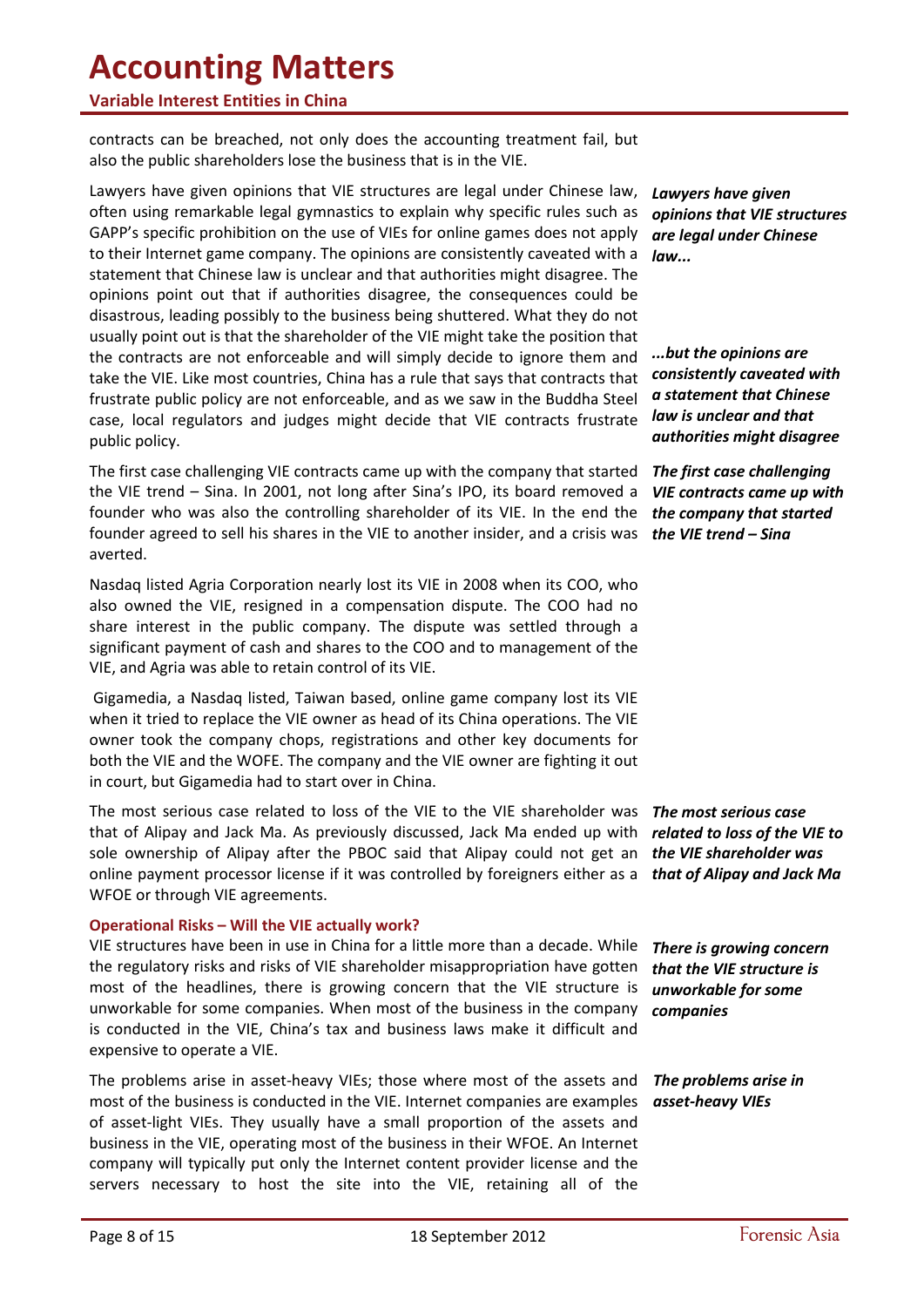#### **Variable Interest Entities in China**

programming, advertising sales, and fulfilment activities in the WFOE. Consequentially there is minimal profit in the VIE, and this profit can be easily extracted through the service agreements.

Education companies are good examples of asset-heavy VIEs. In this industry it is necessary to put the entire school into the VIE because of restrictions on foreign ownership. Because the school has to collect the tuition, all of the profit of education companies tends to end up in the VIE. That creates problems.

Under the typical VIE structure, the profits of a VIE are extracted to the public *Tax is a problem* company through service contracts. Chinese tax laws impose a 5% business tax on service payments. The business tax is similar to a sales tax or value added tax (VAT); in fact, China is in the process of turning the business tax into VAT. This tax is a cost of using a VIE since it would not be payable (because there would be no service charge) if the operations were in the WFOE.

There is also concern that Chinese tax authorities might question why a company would pay 100% of its earnings to another company for services. That is especially likely when those services are of dubious value. The authorities might make a transfer pricing adjustment, disallowing a deduction to the VIE for part or all of the service fee. That would significantly increase the tax liability of the VIE (which usually pays tax at 25%). If the tax authorities adjusted the transfer price, they might also allow the WFOE to reduce the income it reports, resulting in a tax refund to the WFOE. But they might not. After all, the cash found its way to the WFOE, so the tax authorities might instead characterize the payment as a dividend to the individual shareholder of the VIE (which is taxed at 20%), followed by a payment from the individual shareholder to the WFOE (which might be characterized as interest on the loan, and taxed to the WFOE at 25%). The end result would be a disaster – raising the effective tax rate above 60%.

Because of this risk, many asset-heavy VIEs have not been making the payments on the service contracts. Another reason for not making the payments is that the companies typically need the cash in the VIE, not the WFOE. It is usually not in the authorized business scope of the WFOE to be *contracts* making loans or capital contributions to the VIE, so if the cash is transferred to the WFOE it is difficult to get it back to the VIE where it is needed for operations or capital improvements.

Companies have not typically been accruing the taxes that would result if they made the service payments under the VIE agreements. They argue that they do not intend to ever make these payments. The problem with that argument is that it undermines the basis for treating the company as a VIE in the first place. One of the key requirements for consolidating a company as a VIE is that the parent company has a right to the residual profits of the VIE. If it has no intent to ever distribute the profits of the VIE to the public company, should the public company be considered to have a right to those residual profits?

The most recent scandal with respect to VIEs broke when New Oriental *A scandal with New*  Education (NYSE: EDU) "EDU", announced that it was under SEC investigation *Oriental Education*as to whether it should be consolidating its VIEs. Shortly after this announcement Muddy Waters, a short-selling research firm, released a report alleging that EDU was improperly consolidating certain operations that were

*Why would a company pay 100% of its earnings to another company for services?*

*Many asset-heavy VIEs have not been making the payments on the service* 

*Companies have not typically been accruing the taxes*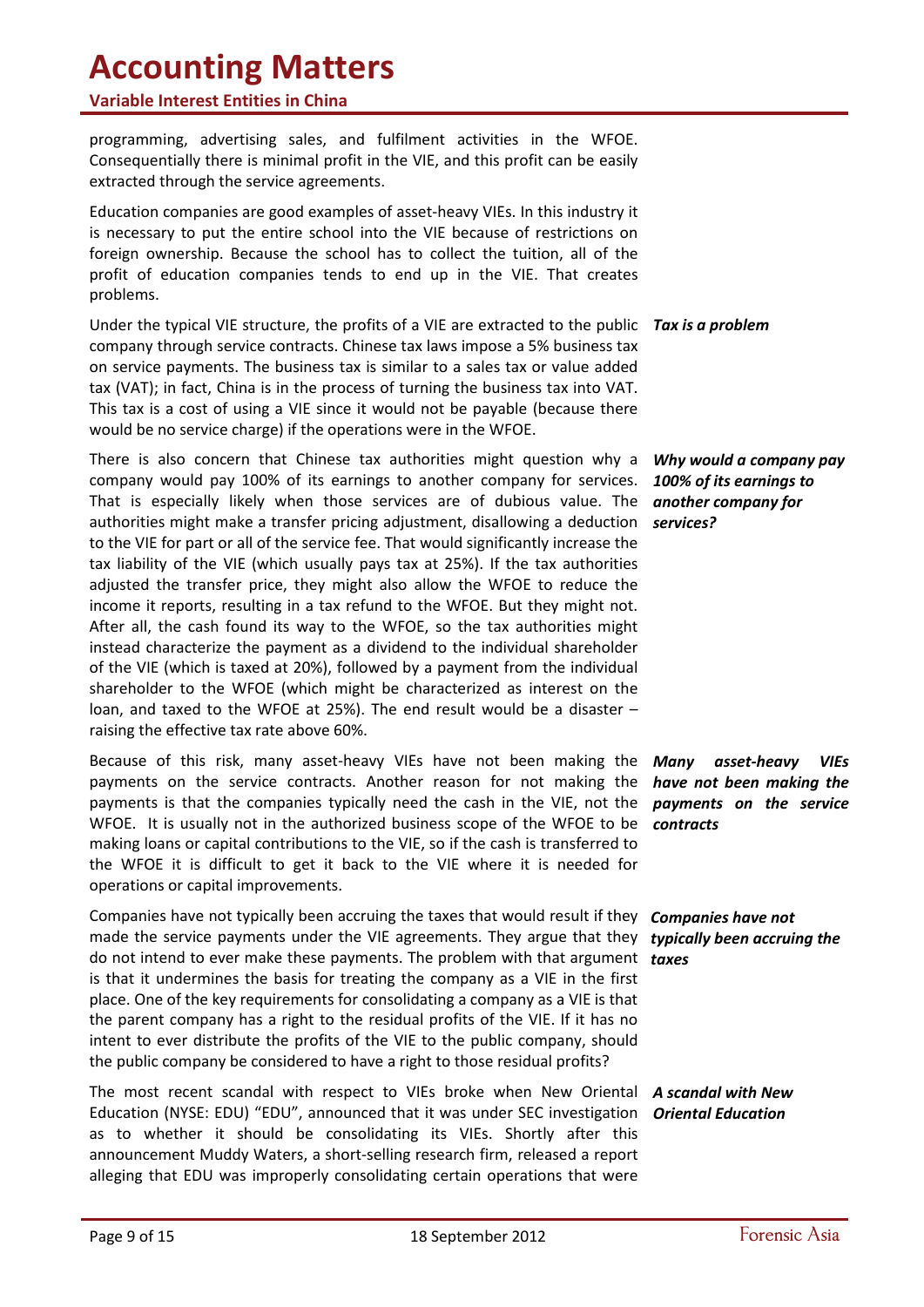#### **Variable Interest Entities in China**

actually franchise operations, not-for-profits, or state-owned. A special committee of the board was formed to conduct an investigation.

### *Where to now?*

The problems with VIEs have led many investors to conclude that the structure *The VIE structure is*  is unsustainable. The problems are unsurprising because the structure is based *unsustainable* on inconsistent statements. To investors, the company says that it owns its operations, yet to Chinese regulators it claims it does not control them. Neither statement is true and a structure built on lies is not likely to work for long.

The reasons why the VIE structure is needed are related to Chinese regulations restricting foreign investment in certain sectors, or which make it difficult for Chinese companies to directly list abroad. The solution to the problem can be found by addressing those regulations.

A number of state-owned enterprises have listed abroad without using *SOEs can list overseas* offshore structures or VIEs. China's major telecommunications companies, China Mobile, China Unicom, and China Telecom are all listed on the New York Stock Exchange yet do not use either an offshore holding company or a VIE. Like the Internet industry, the telecommunications industry is restricted for foreign investment. These state-owned enterprises had the political power to obtain permission to directly list ADSs abroad and to have foreign investment. Private companies have not had that level of political clout and as a consequence were forced into offshore holding companies and VIE structures.

The problem with VIEs and offshore companies could be eliminated if permission were given to private companies to directly list abroad. No change in law or regulations appears to be necessary, rather the government simply needs to give the same permission to privately owned companies to directly list abroad that it has given to the large SOEs.

Allowing private Chinese companies to directly list abroad would eliminate the only justification for using a VIE structure – to avoid Chinese regulations that prohibit foreign investment in certain sectors. It has the additional benefit of closing the regulatory hole that these companies have fallen into. Chinese regulators have been unable to effectively regulate overseas listed Chinese companies because the listing entity is usually a Cayman Islands company that is outside of their jurisdiction. U.S. regulators like the SEC and the Public Company Accounting Oversight Board (PCAOB) have likewise been unable to effectively regulate these companies because, despite being Cayman Islands companies, the officers and records are located in China and Chinese regulators will not grant them access. These regulatory holes have been a major factor in creating an environment conducive to fraud. While allowing private companies to directly list abroad does not solve the access issues for U.S. regulators, it would allow Chinese regulators to more effectively supervise the companies.

## *How to fix the VIE structures*

If China decides to allow private companies to directly list abroad in the same manner as SOEs, the Cayman Islands and VIE structures are no longer necessary. If Chinese regulators decide to go in this direction, I expect they will

*Ask US-listed Chinese companies to restructure*

*Why not allow private companies?*

*It would help closing the regulatory hole*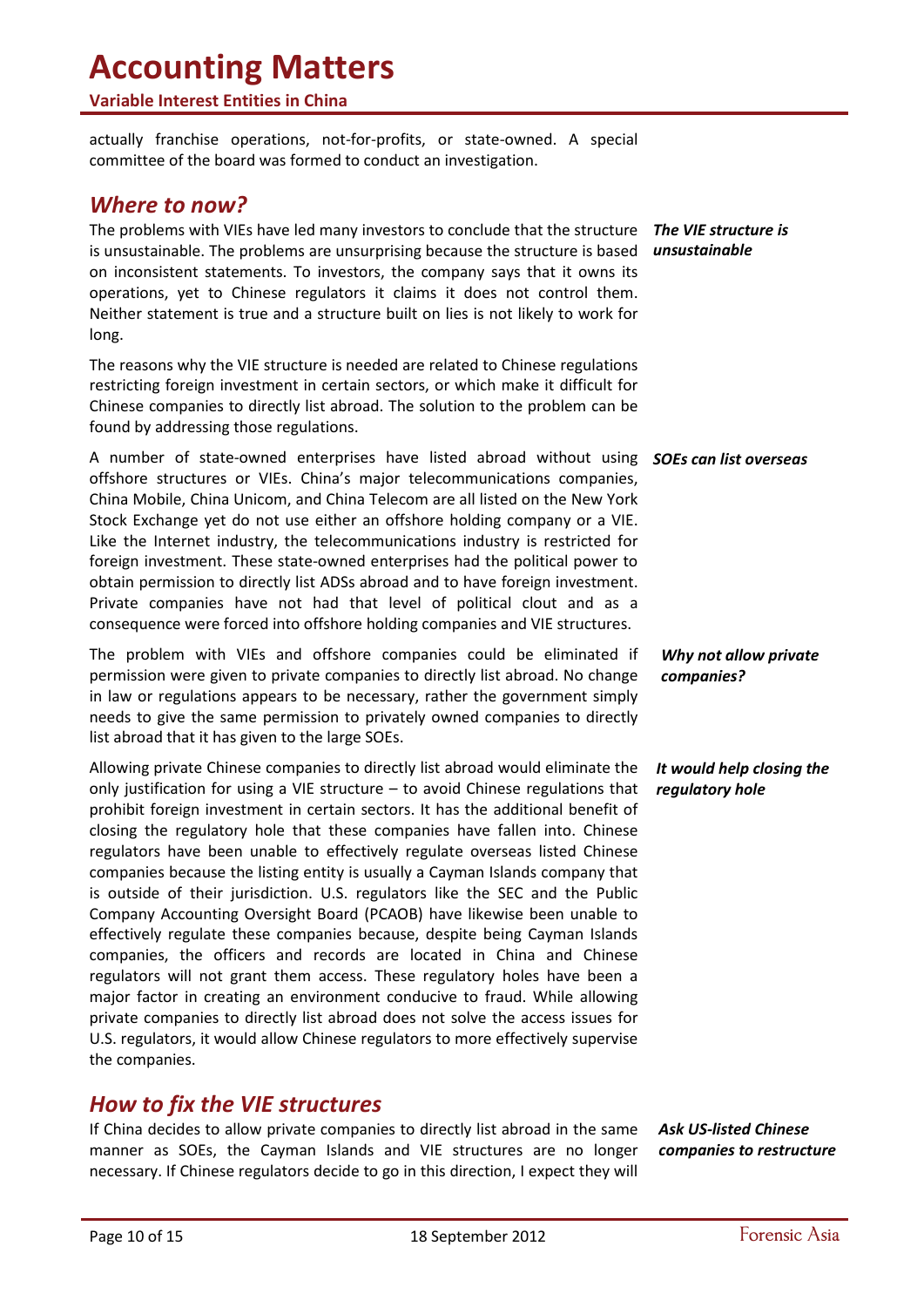#### **Variable Interest Entities in China**

approach several leading U.S. listed Chinese companies and ask them to restructure. The companies will be allowed to directly list ADSs of a Chinese company on U.S. exchanges, but first they will be asked to merge the offshore parent company and the WFOE into the VIE. At that point the operating company in China would become the listed company. That is a big win for investors since they now have direct ownership in the entity that actually operates the business. The restructuring solves the regulatory problems, the shareholder moral hazard problems and the operational problems that have plagued the VIE structure. Investors can also hope that Chinese regulators take a more active role in supervising the company, perhaps heading off some of the frauds that have so damaged the market for U.S. listed Chinese companies.

The original concern of Chinese regulators in restricting foreign investment in certain sectors was to make certain that Chinese, and not foreigners, were making the decisions that impact sensitive sectors. Those concerns remain, even though the offshore structures and VIEs have substantially undermined the policy. I expect that Chinese regulators will want to make certain that Chinese remain in control of critical decisions that may impact social stability or state secrecy. The easiest way to accomplish this would be through a multiple share structure. A shares, with full voting rights, would be issued to Chinese nationals. B shares, with limited voting rights would be traded as ADSs on U.S. exchanges. This structure would also facilitate the listing of A shares on Chinese exchanges, which I expect the companies will be encouraged to do. Chinese regulators have indicated they would prefer that the overseas listed companies come home to list, and this could be the first step in making that happen.

Another advantage of allowing Chinese companies to directly list abroad is that the CSRC could be made the first gatekeeper for access to foreign capital markets. Companies that wish to list overseas would need to seek the permission of the CSRC, which could stop listings of companies with state security issues or disreputable management. By making the CSRC the primary regulatory of overseas listed companies, it should be easier for overseas regulators such as the SEC and PCAOB to negotiate workable arrangements for obtaining the information needed to enforce foreign securities laws.

*Investors would actually own the operating company*

*Use a multiple share structure to retain control*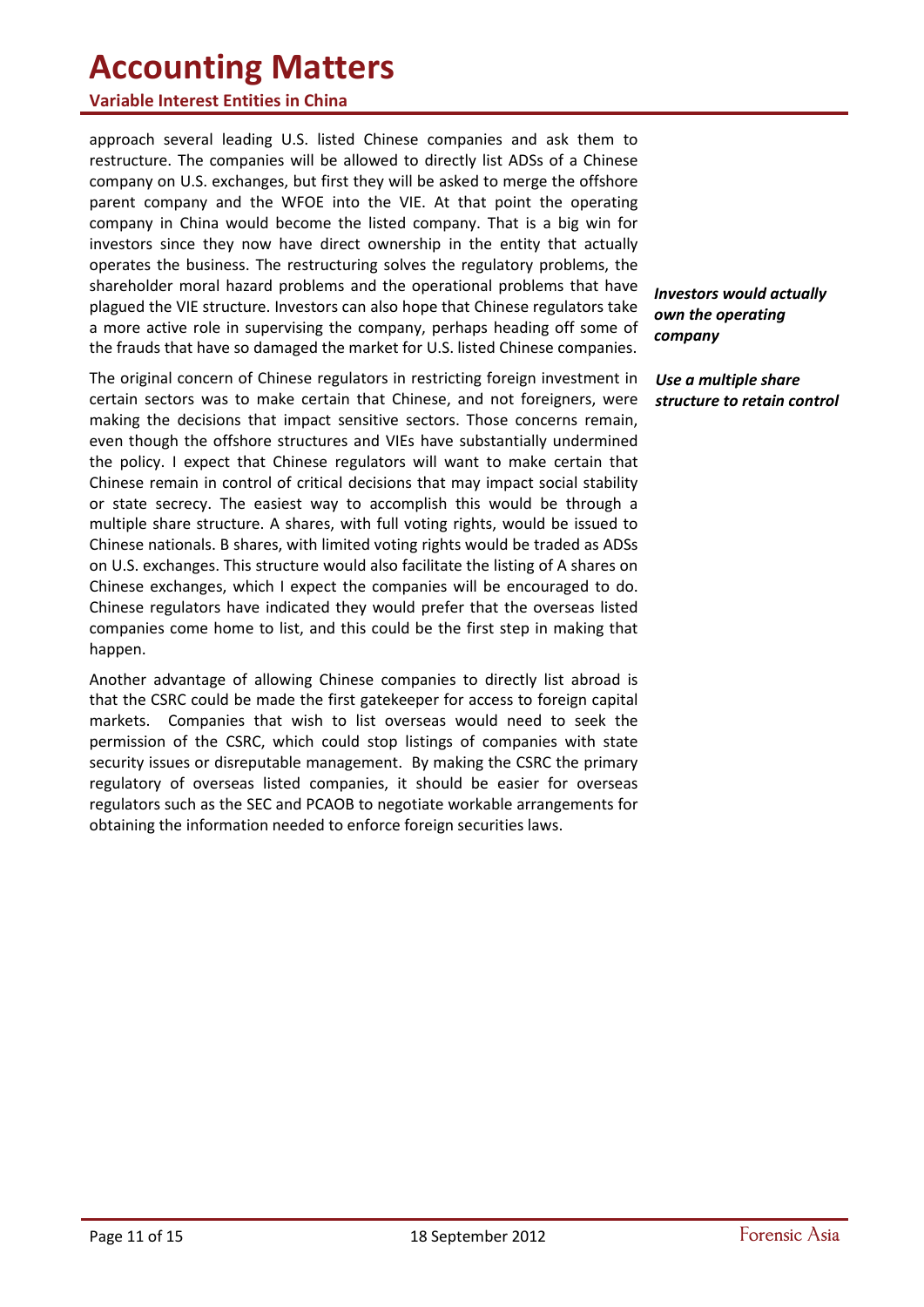#### **Variable Interest Entities in China**

## <span id="page-11-0"></span>**Figure 2: US Listed Companies With VIE Structure, in Descending Order of Market Capitalisation**

| <b>Company</b>          | <b>BBG</b>   | <b>Industry</b>                   | <b>IPO/RTO</b> | <b>Market</b>         | <b>YTD</b>     |
|-------------------------|--------------|-----------------------------------|----------------|-----------------------|----------------|
|                         |              |                                   |                | <b>Capitalisation</b> | US\$           |
|                         |              |                                   |                | (US\$m)               | (%)            |
| Baidu Inc-Sp Adr        | <b>BIDU</b>  | Internet                          | <b>IPO</b>     | 40,314                | $-1$           |
| Netease Inc-Adr         | <b>NTES</b>  | Internet                          | <b>IPO</b>     | 6,764                 | 15             |
| Sina Corp               | <b>SINA</b>  | Internet                          | <b>IPO</b>     | 4,587                 | 33             |
| Youku Tudou Inc         | <b>YOKU</b>  | Internet                          | <b>IPO</b>     | 3,357                 | 32             |
| Focus Media-Adr         | <b>FMCN</b>  | Advertising                       | <b>IPO</b>     | 3,126                 | 25             |
| Qihoo 360 Te-Adr        | QIHU         | Internet                          | <b>IPO</b>     | 2,953                 | 58             |
| Ctrip.Com-Adr           | <b>CTRP</b>  | Internet                          | <b>IPO</b>     | 2,653                 | $-21$          |
| New Oriental-Adr        | EDU          | <b>Commercial Services</b>        | <b>IPO</b>     | 2,347                 | $-37$          |
| Sohu.Com Inc            | SOHU         | Internet                          | <b>IPO</b>     | 1,666                 | $-12$          |
| Renren Inc-Adr          | <b>RENN</b>  | Internet                          | <b>IPO</b>     | 1,562                 | 14             |
| Changyou.Com-Adr        | CYOU         | Software                          | <b>IPO</b>     | 1,416                 | 38             |
| 51job Inc-Adr           | <b>JOBS</b>  | <b>Commercial Services</b>        | <b>IPO</b>     | 1,260                 | 4              |
| Giant Intera-Adr        | GA           | Internet                          | <b>IPO</b>     | 1,219                 | 34             |
| Home Inns & -Adr        | <b>HMIN</b>  | Lodging                           | <b>IPO</b>     | 1,163                 | $-1$           |
| Shanda Games-Adr        | <b>GAME</b>  | Software                          | <b>IPO</b>     | 1,073                 | 24             |
| Soufun Holdi-Adr        | <b>SFUN</b>  | Internet                          | <b>IPO</b>     | 1,090                 | $\overline{7}$ |
| Spreadtrum-Adr          | SPRD         | Semiconductors                    | <b>IPO</b>     | 985                   | $\overline{2}$ |
| Asiainfo-Linkage        | <b>ASIA</b>  | Internet                          | <b>IPO</b>     | 880                   | 57             |
| Tal Educatio-Adr        | <b>XRS</b>   | <b>Commercial Services</b>        | <b>IPO</b>     | 662                   | $-14$          |
| E-House Chin-Ads        | EJ           | <b>Real Estate</b>                | <b>IPO</b>     | 661                   | 34             |
| 21vianet-Adr            | <b>VNET</b>  | Internet                          | <b>IPO</b>     | 619                   | 21             |
| Autonavi Hol-Adr        | AMAP         | Software                          | <b>IPO</b>     | 608                   | 22             |
| Elong Inc-Sp Adr        | LONG         | Internet                          | <b>IPO</b>     | 567                   | 10             |
| Perfect Worl-Adr        | <b>PWRD</b>  | Internet                          | <b>IPO</b>     | 546                   | 23             |
| E-Commerce C-Adr        | <b>DANG</b>  | Internet                          | <b>IPO</b>     | 435                   | 24             |
| Nq Mobile Inc-A         | <b>NQ</b>    | Software                          | <b>IPO</b>     | 381                   | 52             |
| Hisoft Techn-Adr        | <b>HSFT</b>  | Software                          | <b>IPO</b>     | 358                   | 24             |
| Fushi Copperweld        | <b>FSIN</b>  | <b>Electrical Compo&amp;Equip</b> | <b>RTO</b>     | 349                   | 21             |
| Cninsure Inc-Adr        | <b>CISG</b>  | Insurance                         | <b>IPO</b>     | 324                   | $-7$           |
| Synutra Internat        | SYUT         | Pharmaceuticals                   | <b>RTO</b>     | 309                   | $\overline{7}$ |
| Bona Film Gr-Adr        | <b>BONA</b>  | Entertainment                     | <b>IPO</b>     | 308                   | 33             |
| Isoftstone - Ads        | <b>ISS</b>   | <b>Commercial Services</b>        | <b>IPO</b>     | 298                   | $-39$          |
| 3sbio Inc-Adr           | <b>SSRX</b>  | Biotechnology                     | <b>IPO</b>     | 299                   | 32             |
| Yingli Green-Adr        | YGE          | Electrical Compo&Equip            | <b>IPO</b>     | 295                   | $-51$          |
| Kongzhong-Adr           | <b>KONG</b>  | Telecommunications                | <b>IPO</b>     | 284                   | 65             |
| Phoenix New - Adr       | <b>FENG</b>  | Media                             | <b>IPO</b>     | 275                   | $-37$          |
| Noah Holding-Ads        | <b>NOAH</b>  | Diversified Finan Serv            | <b>IPO</b>     | 264                   | $-22$          |
| Xueda Edu Gp-Adr        | <b>XUE</b>   | <b>Commercial Services</b>        | <b>IPO</b>     | 231                   | $-4$           |
| Ambow Educat-Adr        | AMBO         | <b>Commercial Services</b>        | <b>IPO</b>     | 209                   | $-60$          |
| Charm Commun-Adr        | <b>CHRM</b>  | Advertising                       | <b>IPO</b>     | 200                   | $-39$          |
| Bitauto Hold-Adr        | <b>BITA</b>  | Internet                          | <b>IPO</b>     | 180                   | 8              |
| China Nepsta-Adr        | <b>NPD</b>   | Retail                            | <b>IPO</b>     | 181                   | 46             |
| Cdc Corp-Cl A           | <b>CDCAQ</b> | Software                          | <b>IPO</b>     | 180                   | 3,088          |
| Chindex Intl Inc        | <b>CHDX</b>  | Healthcare-Products               | <b>RTO</b>     | 177                   | 22             |
| China Digita-Adr        | STV          | Electronics                       | <b>IPO</b>     | 173                   | -8             |
| Jiayuan.Com Inte        | <b>DATE</b>  | Internet                          | <b>IPO</b>     | 172                   | -6             |
| <b>Utstarcom Holdin</b> |              | Telecommunications                | <b>IPO</b>     | 170                   | $-21$          |
|                         | UTSI         |                                   |                |                       |                |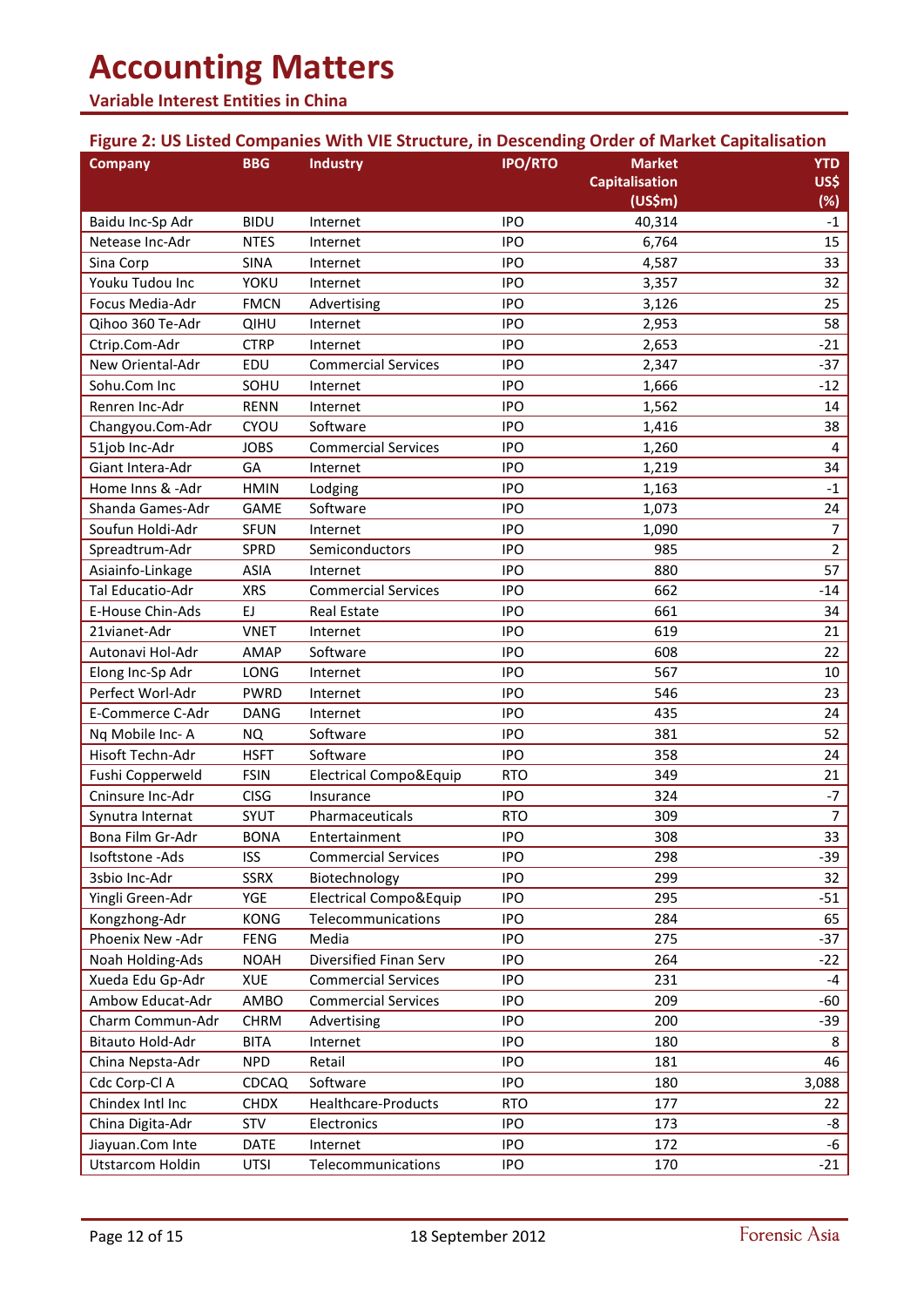### **Variable Interest Entities in China**

| <b>Company</b>          | <b>BBG</b>  | <b>Industry</b>              | <b>IPO/RTO</b> | <b>Market</b>         | <b>YTD</b>  |
|-------------------------|-------------|------------------------------|----------------|-----------------------|-------------|
|                         |             |                              |                | <b>Capitalisation</b> | US\$        |
|                         |             |                              |                | (US\$m)               | (%)         |
| China Transinfo         | <b>CTFO</b> | Software                     | <b>RTO</b>     | 144                   | 63          |
| Taomee Holdi-Adr        | <b>TAOM</b> | Internet                     | <b>IPO</b>     | 135                   | $-20$       |
| Airmedia-Adr            | <b>AMCN</b> | Advertising                  | <b>IPO</b>     | 122                   | -49         |
| The9 Ltd-Adr            | <b>NCTY</b> | Software                     | <b>IPO</b>     | 121                   | $-31$       |
| Chinacache-Adr          | <b>CCIH</b> | Internet                     | <b>IPO</b>     | 113                   | 24          |
| China Distan-Adr        | DL          | <b>Commercial Services</b>   | <b>IPO</b>     | 108                   | 56          |
| Chinaedu Cor-Adr        | CEDU        | <b>Commercial Services</b>   | <b>IPO</b>     | 105                   | 0           |
| Linktone Ltd-Adr        | <b>LTON</b> | Internet                     | <b>IPO</b>     | 93                    | 94          |
| Ata Inc-Adr             | <b>ATAI</b> | Software                     | <b>IPO</b>     | 98                    | -39         |
| Syswin Inc-Ads          | <b>SYSW</b> | <b>Real Estate</b>           | <b>IPO</b>     | 94                    | 111         |
| China Nuok-Adr          | <b>NKBP</b> | Pharmaceuticals              | <b>IPO</b>     | 92                    | 69          |
| Acorn Intern-Adr        | ATV         | Advertising                  | <b>IPO</b>     | 81                    | -33         |
| Kingold Jewelry         | KGJI        | Retail                       | <b>RTO</b>     | 79                    | 30          |
| L&L Energy Inc          | LLEN        | Coal                         | <b>RTO</b>     | 74                    | -24         |
| Sky-Mobi Ltd-Adr        | <b>MOBI</b> | Retail                       | <b>IPO</b>     | 70                    | $-30$       |
| Cogo Group Inc          | <b>COGO</b> | Computers                    | <b>RTO</b>     | 60                    | $\mathbf 0$ |
| China Techfa-Adr        | <b>CNTF</b> | Telecommunications           | <b>IPO</b>     | 55                    | $-42$       |
| Lentuo Inter-Adr        | LAS         | Retail                       | <b>IPO</b>     | 56                    | $-24$       |
| Noah Educati-Adr        | <b>NED</b>  | Software                     | <b>IPO</b>     | 54                    | $-33$       |
| Ku6 Media-Adr           | <b>KUTV</b> | Internet                     | <b>IPO</b>     | 50                    | $-17$       |
| Ninetowns In-Ads        | <b>NINE</b> | Software                     | <b>IPO</b>     | 43                    | $-15$       |
| Agria Corp - Adr        | GRO         | Agriculture                  | <b>IPO</b>     | 41                    | -29         |
| Mecox Lane-Adr          | <b>MCOX</b> | Internet                     | <b>IPO</b>     | 37                    | -45         |
| <b>Sinocoking Coal</b>  | <b>SCOK</b> | Coal                         | <b>RTO</b>     | 38                    | $-21$       |
| Origin Agritech         | SEED        | Biotechnology                | <b>RTO</b>     | 33                    | -39         |
| Tri-Tech Holding        | <b>TRIT</b> | <b>Environmental Control</b> | <b>IPO</b>     | 32                    | $-15$       |
| China Informatio        | <b>CNIT</b> | Telecommunications           | <b>RTO</b>     | 27                    | $-21$       |
| Dago New Ene-Adr        | DQ          | Chemicals                    | <b>IPO</b>     | 30                    | -49         |
| Vimicro Inte-Adr        | <b>VIMC</b> | Semiconductors               | <b>IPO</b>     | 31                    | $-38$       |
| Trunkbow Interna        | <b>TBOW</b> | Telecommunications           | <b>RTO</b>     | 29                    | $-58$       |
| China Financ-Adr        | <b>JRJC</b> | Internet                     | <b>IPO</b>     | 28                    | $-22$       |
| Visionchina - Adr       | <b>VISN</b> | Advertising                  | <b>IPO</b>     | 27                    | -79         |
| <b>Advanced Battery</b> | <b>ABAT</b> | Electrical Compo&Equip       | <b>RTO</b>     | 24                    | -26         |
| Chinacast Educat        | CAST        | <b>Commercial Services</b>   | <b>RTO</b>     | 24                    | -92         |
| China Natural Ga        | <b>CHNG</b> | Pipelines                    | <b>RTO</b>     | 21                    | na          |
| Telestone Techno        | <b>TSTC</b> | Telecommunications           | <b>RTO</b>     | 18                    | -64         |
| China Hgs Real E        | <b>HGSH</b> | Real Estate                  | <b>RTO</b>     | 15                    | -45         |
| Efuture Informat        | <b>EFUT</b> | Software                     | <b>IPO</b>     | 15                    | -14         |
| Skystar Bio-Phar        | <b>SKBI</b> | Pharmaceuticals              | <b>RTO</b>     | 13                    | -40         |
| Shengkai Innovat        | VALV        | Miscellaneous Manufactur     | <b>RTO</b>     | 12                    | $-43$       |
| Andatee China           | <b>AMCF</b> | Transportation               | <b>IPO</b>     | 12                    | $-61$       |
| <b>Biostar Pharmace</b> | <b>BSPM</b> | Pharmaceuticals              | Other          | 11                    | -38         |
| Chinanet Online         | <b>CNET</b> | Advertising                  | <b>RTO</b>     | 11                    | $-55$       |
| Tianli Agritech         | <b>OINK</b> | Agriculture                  | <b>IPO</b>     | 10                    | $-19$       |
| China Jo-Jo Drug        | <b>CJJD</b> | Retail                       | <b>RTO</b>     | 10                    | $-38$       |
| China Yida Holdi        | <b>CNYD</b> | Media                        | <b>RTO</b>     | 9                     | -77         |
| Dehaier Med Sys         | <b>DHRM</b> | Healthcare-Products          | <b>IPO</b>     | 9                     | 32          |
| Euro Tech Hldgs         | <b>CLWT</b> | Distribution/Wholesale       | <b>IPO</b>     | 8                     | 56          |
| Qkl Stores Inc          | QKLS        | Food                         | <b>RTO</b>     | 8                     | -64         |
|                         |             |                              |                |                       |             |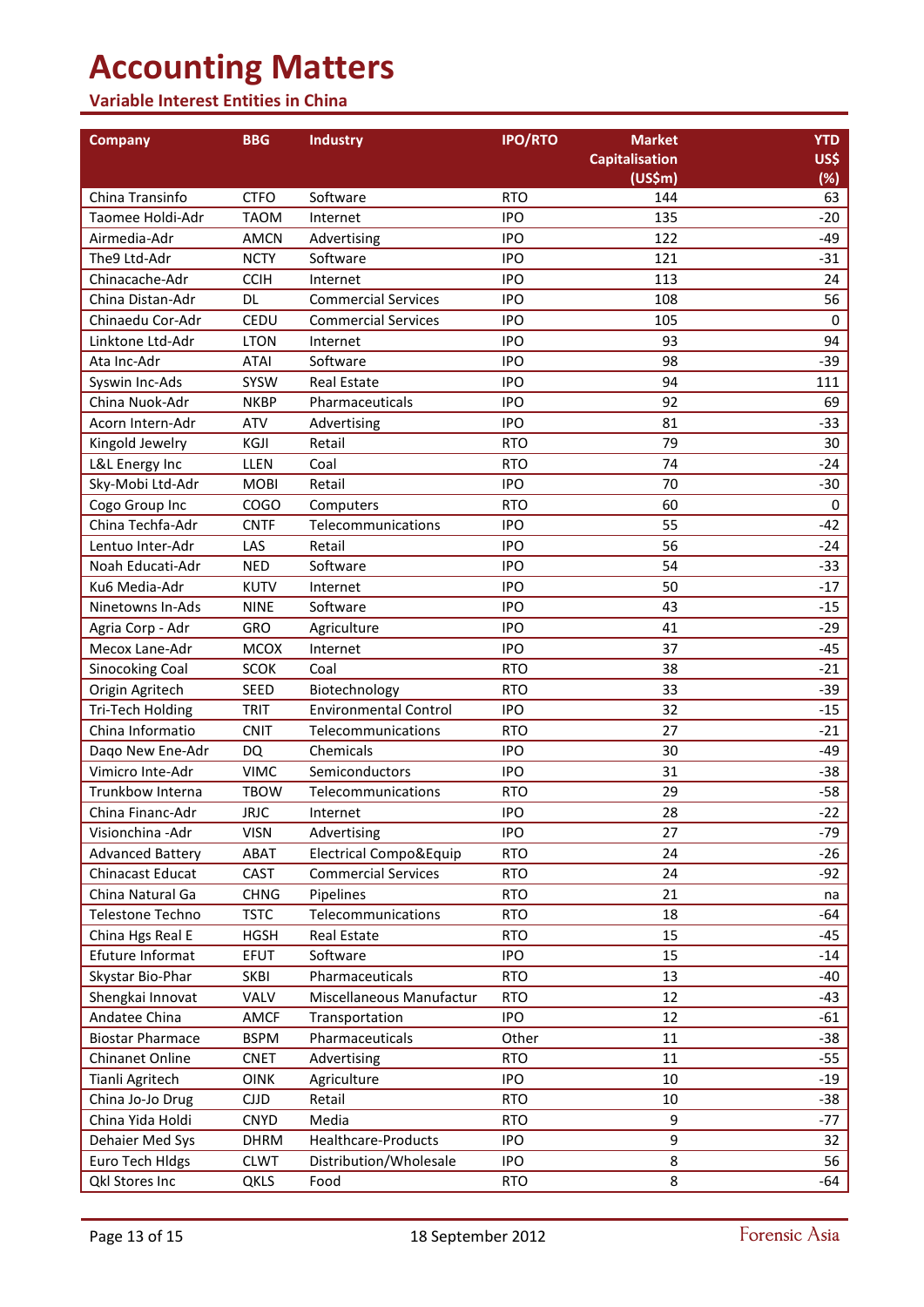## **Variable Interest Entities in China**

| Company                 | <b>BBG</b>  | <b>Industry</b>           | <b>IPO/RTO</b> | <b>Market</b><br><b>Capitalisation</b><br>(US\$m) | <b>YTD</b><br>US\$<br>(%) |
|-------------------------|-------------|---------------------------|----------------|---------------------------------------------------|---------------------------|
| Cleantech Soluti        | <b>CLNT</b> | Metal Fabricate/Hardware  | <b>RTO</b>     |                                                   | $-13$                     |
| China Advanced C        | <b>CADC</b> | <b>Building Materials</b> | <b>RTO</b>     | 8                                                 | -81                       |
| Sino-Global Ship        | <b>SINO</b> | Transportation            | IPO            | 6                                                 |                           |
| <b>Recon Technology</b> | <b>RCON</b> | Oil&Gas Services          | <b>IPO</b>     |                                                   | 465                       |
| Kingtone Wir-Adr        | <b>KONE</b> | Software                  | IPO            | 4                                                 | $-15$                     |
| Jingwei Internat        | <b>JNGW</b> | Software                  | <b>RTO</b>     | 3                                                 | na                        |
| <b>Tibet Pharma</b>     | TBET        | Pharmaceuticals           | <b>IPO</b>     |                                                   | $-95$                     |
| China Cgame Inc         | <b>CCGM</b> | Internet                  | <b>RTO</b>     |                                                   | $-81$                     |